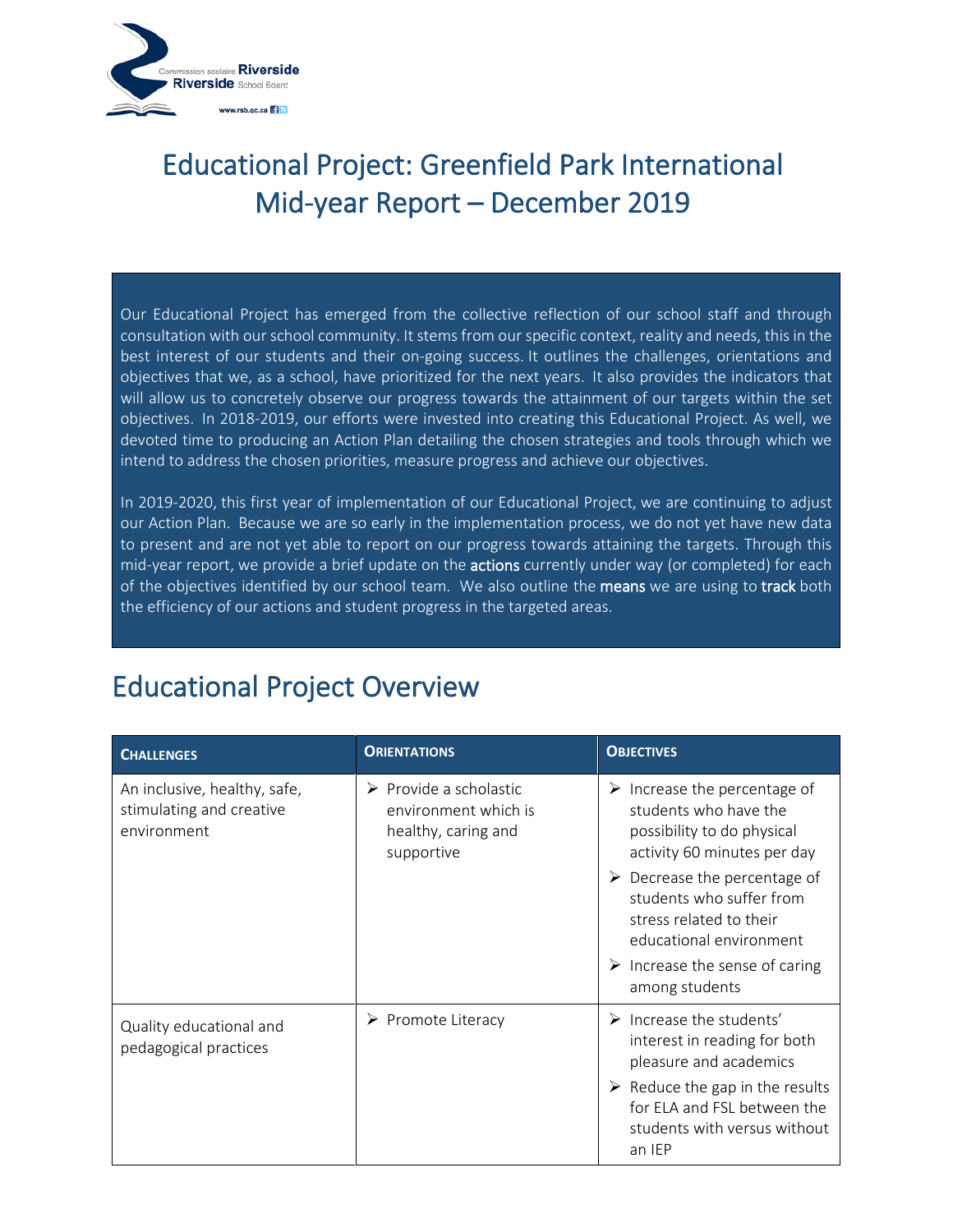

| <b>OBJECTIVE</b>                                                               | Increase the percentage of students who have the possibility<br>to do physical activity 60 minutes per day                            |
|--------------------------------------------------------------------------------|---------------------------------------------------------------------------------------------------------------------------------------|
| <b>INDICATOR</b>                                                               | The percentage of students who have physical activity 60<br>minutes per day. (The starting value will be determined in<br>May.)       |
| <b>TARGET</b>                                                                  | Increase to 100% by June 2022, the percentage of students who<br>will do 60 minutes per day of physical activities.                   |
| <b>ACTIONS CURRENTLY UNDERWAY</b>                                              | ➤<br>MAKEOVER OF THE SCHOOL YARD<br><b>PAUSES ACTIVES</b><br><b>RUNNING CLUB</b><br>⋗<br>ORGANIZE ACTIVITIES FOR INDOOR RECESSES<br>↘ |
| <b>ACTIONS COMPLETED</b>                                                       | $\triangleright$ ACTIVE HALLWAYS<br>DEFINING SCHOOLYARD ZONES<br>↘<br><b>SOCCER TOURNAMENT</b><br>↘                                   |
| <b>MEASURE MONIES DEDICATED TO</b><br><b>THIS OBJECTIVE</b><br>(IF APPLICABLE) | <b>MEASURE #15023</b><br><b>USF</b>                                                                                                   |
| <b>TRACKING MEANS</b><br>(ACTIONS AND/OR STUDENT<br><b>PROGRESS</b> )          | A SURVEY WILL BE ADMINISTERED IN MAY.                                                                                                 |
| <b>ADDITIONAL COMMENTS</b>                                                     |                                                                                                                                       |

| <b>OBJECTIVE</b>                  | Decrease the percentage of students who suffer from stress<br>related to their educational environment                                                                                                                                                                        |  |
|-----------------------------------|-------------------------------------------------------------------------------------------------------------------------------------------------------------------------------------------------------------------------------------------------------------------------------|--|
| <b>INDICATOR</b>                  | The percentage of students who indicate experiencing stress<br>in the school environment. (The starting value will be<br>determined in May.)<br>Survey conducted with the students.                                                                                           |  |
| <b>TARGET</b>                     | Decrease the percentage of stressed students by 10% by June<br>2022.                                                                                                                                                                                                          |  |
| <b>ACTIONS CURRENTLY UNDERWAY</b> | ⋗<br>SOCIAL GROUPS WITH BEHAVIOUR TECHNICIANS<br>PRESENTATION ABOUT ANXIETY TO GRADES 1-6 BY<br><b>BEHAVIOUR TECHNICIANS</b><br>REVIEW THE CODE OF CONDUCT<br>⋗<br><b>FLEXIBLE SITTING</b><br>CYCLE DISCUSSIONS ON HOMEWORK<br>REFLECTION ON THE APPROACH OF EVALUATIONS<br>↘ |  |
| <b>ACTIONS COMPLETED</b>          | ↘                                                                                                                                                                                                                                                                             |  |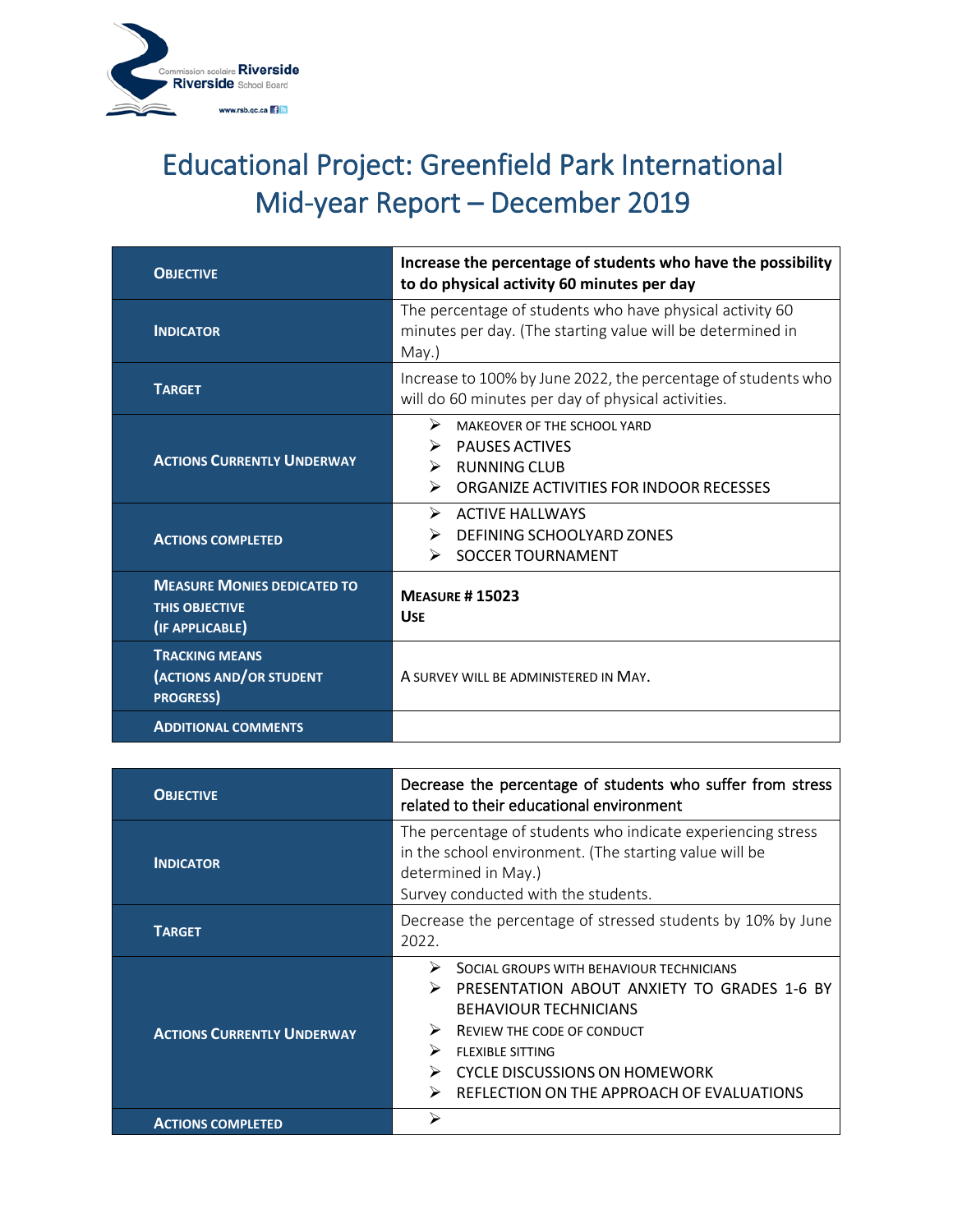

| <b>MEASURE MONIES DEDICATED TO</b><br><b>THIS OBJECTIVE</b><br>(IF APPLICABLE) | <b>MEASURE #15025</b><br><b>USE</b>   |
|--------------------------------------------------------------------------------|---------------------------------------|
| <b>TRACKING MEANS</b><br>(ACTIONS AND/OR STUDENT<br><b>PROGRESS</b>            | A SURVEY WILL BE ADMINISTERED IN MAY. |
| <b>ADDITIONAL COMMENTS</b>                                                     |                                       |

| <b>OBJECTIVE</b>                                                               | Increase the sense of caring among students                                                                                                                            |  |
|--------------------------------------------------------------------------------|------------------------------------------------------------------------------------------------------------------------------------------------------------------------|--|
| <b>INDICATOR</b>                                                               | Number of reports of disciplinary incidents; (Reflections,<br>detentions, or suspensions)                                                                              |  |
| <b>TARGET</b>                                                                  | Decrease 30% of disturbing behavior for June 2022                                                                                                                      |  |
| <b>ACTIONS CURRENTLY UNDERWAY</b>                                              | ⋗<br><b>REVISION OF THE CODE OF CONDUCT</b><br><b>REINFORCE POSITIVE BEHAVIOUR</b><br>CREATE CAPSULES SHOWING 2 APPROPRIATE<br>/EXPECTED<br><b>BEHAVIOURS PER YEAR</b> |  |
| <b>ACTIONS COMPLETED</b>                                                       | ⋗                                                                                                                                                                      |  |
| <b>MEASURE MONIES DEDICATED TO</b><br><b>THIS OBJECTIVE</b><br>(IF APPLICABLE) | <b>MEASURE #</b><br><b>USE</b>                                                                                                                                         |  |
| <b>TRACKING MEANS</b><br>(ACTIONS AND/OR STUDENT<br><b>PROGRESS</b>            | THE USE OF A WEEKLY CHART IN THE STUDENT'S AGENDA<br>➤<br>⋗<br>NUMBERS OF STUDENTS DURING THE DETENTION PERIODS                                                        |  |
| <b>ADDITIONAL COMMENTS</b>                                                     |                                                                                                                                                                        |  |

| <b>OBJECTIVE</b>                  | Increase the students' interest in reading for both pleasure<br>and academics                                                                                              |  |
|-----------------------------------|----------------------------------------------------------------------------------------------------------------------------------------------------------------------------|--|
| <b>INDICATOR</b>                  | Determining the students's reading appreciation (The starting<br>value will be determined in May.)<br>Surveys will be conducted throughout the year at different<br>times. |  |
| <b>TARGET</b>                     | Increase the rate of reading appreciation by 10% for June 2022.                                                                                                            |  |
| <b>ACTIONS CURRENTLY UNDERWAY</b> | VISIT OF AUTHORS/ILLUSTRATORS<br>➤<br>PURCHASE OF BOOKS TO USE FOR LITERATURE CIRCLES<br>➤<br>THE USE OF BOOKS FOR LEARNING ACTIVITIES                                     |  |
| <b>ACTIONS COMPLETED</b>          | ⋗<br>PRESENTATION OF THE MANY TOOLS PROVIDED ONLINE BY THE<br><b>RSB LIBRARIANS</b>                                                                                        |  |